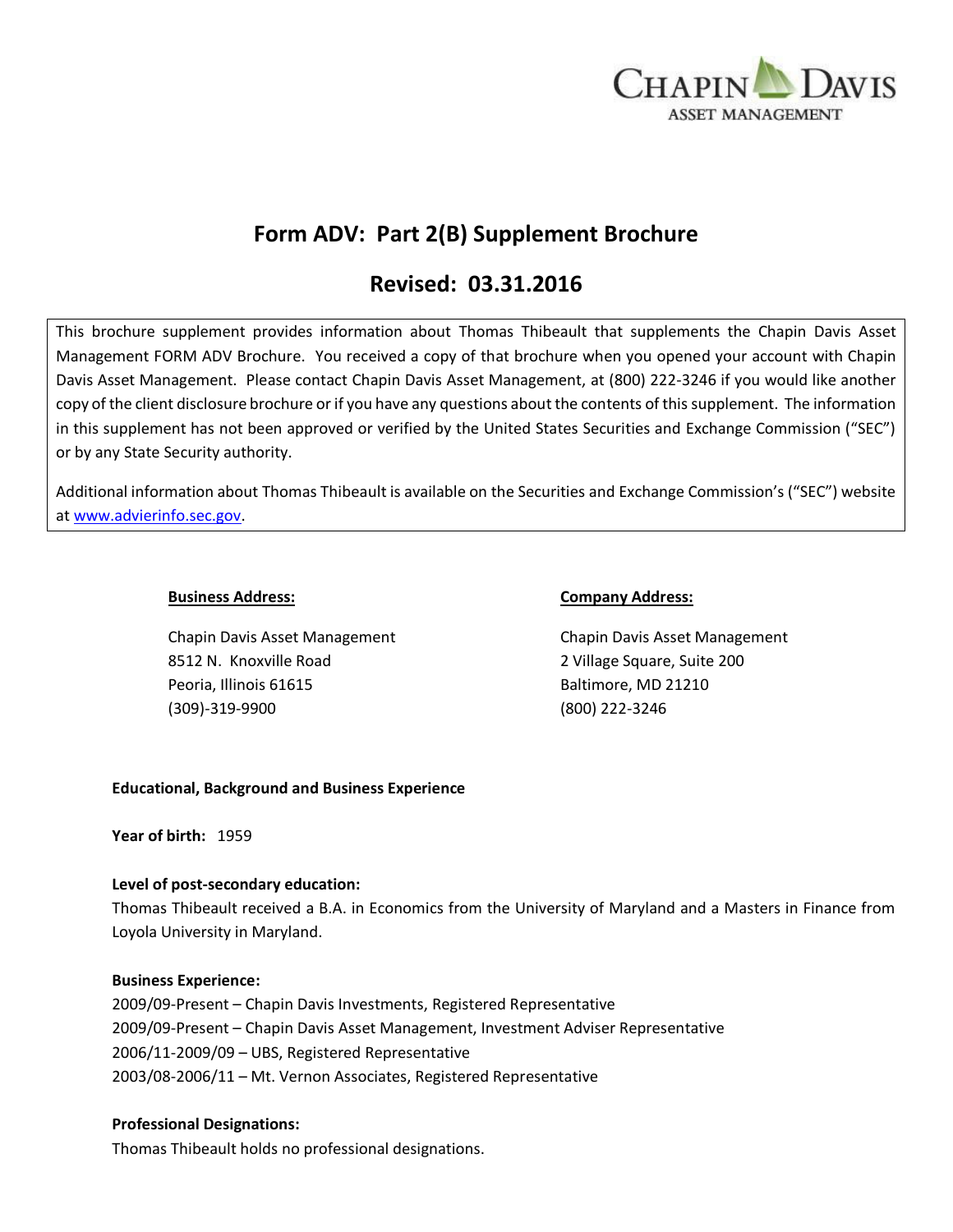### **Disciplinary Action**

Chapin Davis Asset Management discloses facts regarding any legal or disciplinary events that it deems to be material to a client considering Thomas Thibeault to act as their Investment Advisor Representative. Chapin Davis Asset Management is not aware of any events applicable to this item. FINRA's Brokercheck® [http://www.brokercheck.finra.org](http://www.brokercheck.finra.org/) may have additional information regarding the disciplinary history of Thomas Thibeault that is not included in this brochure supplement.

#### **Other Business Activities**

In addition to being an Investment Advisor Representative with Chapin Davis Asset Management, Thomas Thibeault is also a Registered Representative at Chapin Davis Investments, a Broker/Dealer. Thomas Thibeault spends more than 10% of his time acting in both capacity. As an Investment Advisor Representative and Registered Representative, Thomas Thibeault can offer clients both advisory programs and services and nonadvisory programs. This may present a conflict of interest. However, as an Investment Advisor Representative of Chapin Davis Asset Management, Thomas Thibeault has a responsibility to make recommendations that are in the best interest of each customer.

### **Additional Compensation**

Product companies (including our affiliates) with which we have agreements work with Chapin Davis Asset Management and our financial advisors to provide education and other support to help distribute their products. These companies may pay for training and education events, seminars or other similar events for employees, financial advisors, clients and prospective clients. They may also reimburse entertainment. A financial advisor may also receive a service fee, expense reimbursement, or other payments from other companies. These service fees, as well as incentive programs and cash and/or noncash compensation, all are strictly regulated by the SEC and Financial Industry Regulatory Authority, as well as Chapin Davis Asset Management internal compliance policies.

Your Financial Advisor may also engage in the sale of insurance products as a licensed agent or broker of Chapin Davis Insurance. In your Financial Advisors' capacity as a registered representative of a broker dealer, or as a licensed insurance agent or broker, your financial advisor will receive brokerage and insurance commissions for these services.

#### **Supervision**

Investment Advisor Representatives' activities are supervised by registered principals in their office of supervisory jurisdiction and individuals therein, including any or all of the following Investment Advisor Representatives' direct registered principals, central supervision personnel who report to the Chief Compliance Officer of Chapin Davis Asset Management.

| Supervisor:          | <b>Stephanie N. Elliott</b> |
|----------------------|-----------------------------|
| Title:               | COO & CCO                   |
| <b>Phone number:</b> | (800) 222-3246              |

The Securities and Exchange Commission requires all investment advisory firms to disclose information on a Brochure Supplement about financial advisors who meet with clients and formulate investment advice for them.